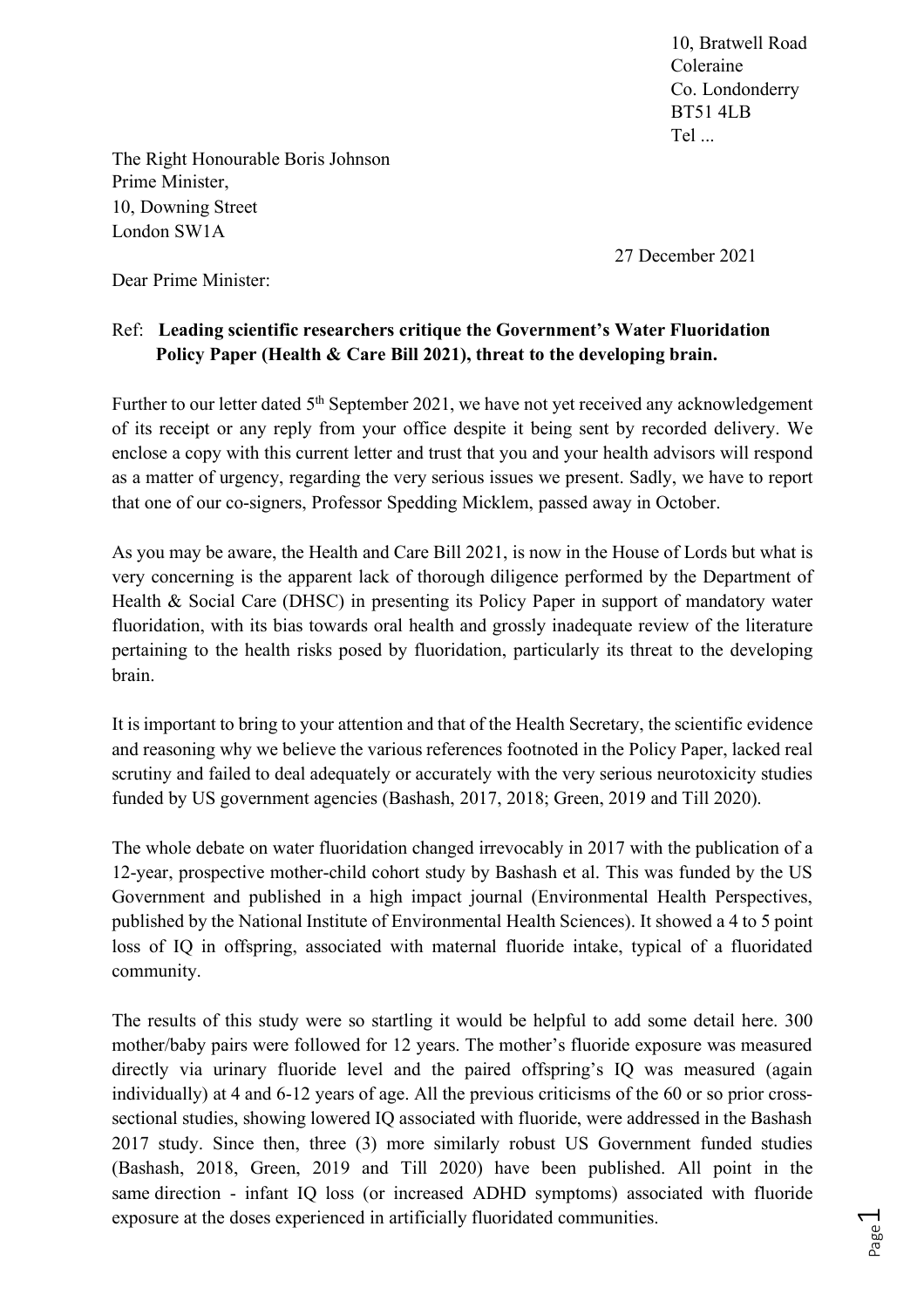It appears that the UK's four Chief Medical Officers have already concluded Water Fluoridation is safe, citing the footnoted references made in the Policy Paper. However, many of these references are either misquoted or based on outdated science and the many, newer peer-reviewed studies are either misrepresented or not referenced at all.

To raise one glaring error in the section: 'Evidence of potential harm', the Policy Paper's authors state:

*"There have also been some more recent studies reporting associations between exposure to fluoride and adverse developmental neurological effects[footnote 18], [footnote 19]. However, the evidence does not support this and various authoritative expert evaluations from different international organisations all agree that there is no convincing evidence that fluoride in drinking water at levels used in fluoridation schemes or at concentrations below the regulatory drinking water limit is harmful to general health[footnote 20], [footnote 21], [footnote 22], [footnote 23], [footnote 24]"*

However, three (3) of the five cited footnoted references [21, 23 & 24], claiming that "*the evidence does not support*" the US-funded Bashash 2017 and Green 2019 studies, were published before 2017 and thus it is absurd to use them to dismiss such important findings. Furthermore, even though the CADTH report [footnote ref. 20] was published after 2017, incredibly it did not review the Bashash 2017 study nor the Green 2019 study. The NZ Review [footnote ref 22] published in 2021, claims that these four key US government-funded studies (Bashash, 2017, 2018; Green 2019 and Till 2020) were undertaken at fluoride concentrations much higher than used in NZ (average F 0.85 ppm). That is simply not true and is an egregious error of statement.

We must, therefore, urge the DHSC and the Policy Paper's authors, to review again, these four US studies listed above. In doing so, they will find that these were either conducted in communities fluoridated at 0.7 ppm or lower (Green, 2019 and Till 2020), or, in the case of Bashash (2017 and 2018), involved pregnant women who were receiving equivalent doses to pregnant women in fluoridated communities based upon their urine levels.

Moreover, in addition to the failure of the authors of the Policy Paper to adequately review the two IQ studies that they footnote /cite, they somehow managed to miss 17 other IQ studies, finding lowered IQ in children exposed to fluoride in utero or infancy published between 2017 and 2021. A complete annotated list of all 19 IQ studies is provided in the addendum, herein.

There is also an absence of reference to many recent studies showing fluoride's association with other health effects at doses experienced in fluoridated communities. These include: Hypothyroidism (Peckham, 2015; Malin, 2018): ADHD (Malin and Till, 2015; Bashash, 2018 and Riddell, 2019); Interference with sleep patterns (Malin, 2020); Increase in biomarkers of damaged kidney function (Wei, 2021, Malin, 2019, Jiménez-Córdova, 2018), and, an increased prevalence of hip fracture in post-menopausal women (Helte et al., 2021). More details and references on these omitted studies are given in the addendum.

#### **The Childsmile Programme**

Turning to benefits, another major omission in the Policy Paper (upon which the Health and Care Bill relies for its promotion of water fluoridation) is any reference to the **Childsmile** programme (NHS Scotland) which has had very successful results without the need to fluoridate the drinking water supply. Importantly, because it focuses on the child's education, both dental hygiene and diet, Childsmile helps to reduce obesity which causes many costly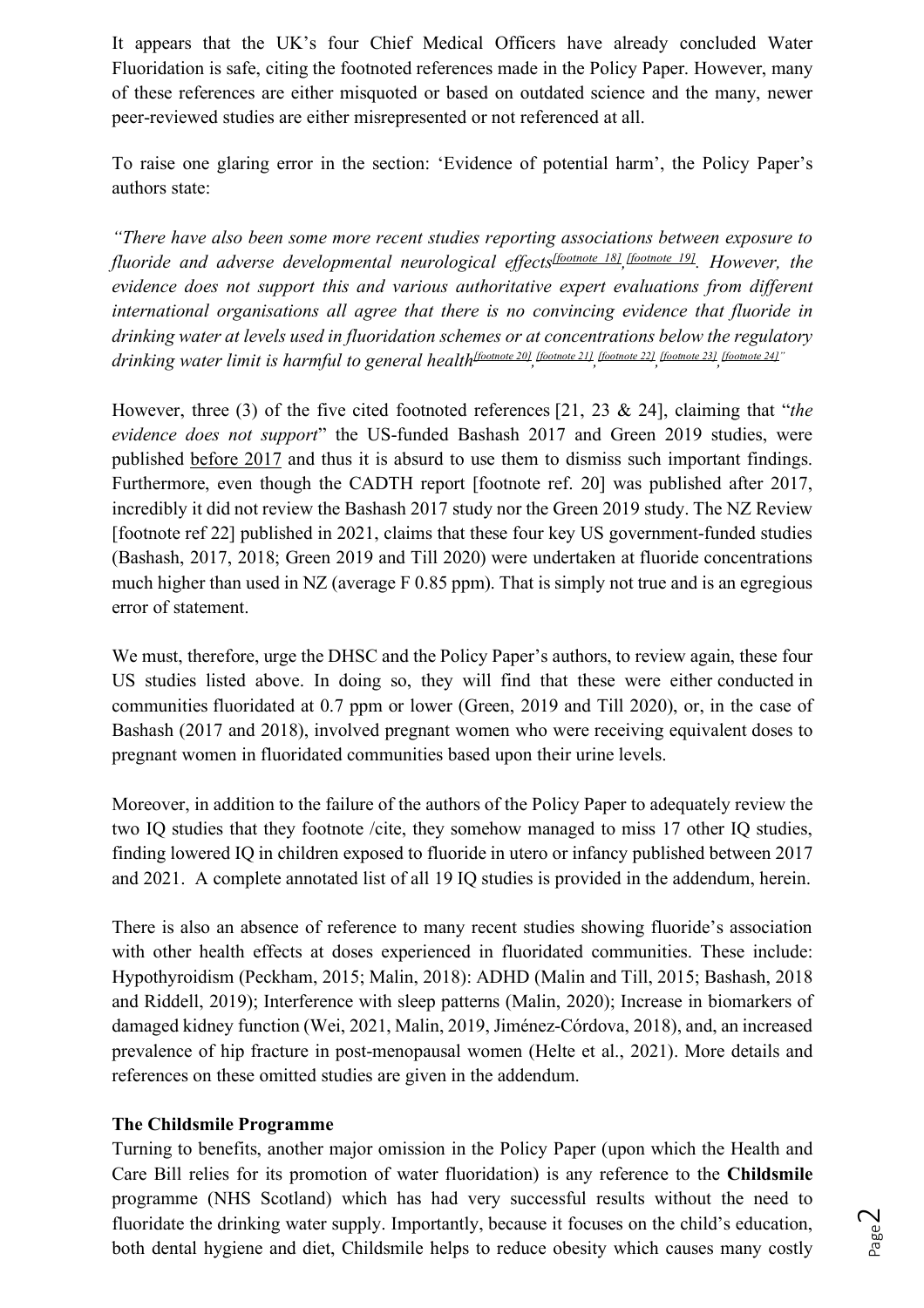health problems. Also, because of early access to parents, it helps to fight the prevalence of baby bottle tooth decay, which often leads to operations under anaesthesia for children under 5, which is very costly for the NHS dental service.

In summary, Prime Minister, the inclusion of water fluoridation clauses in the Health and Care Bill 2021, appears to be a poorly researched endeavour, flawed in its lack of balanced scientific references within the Policy Paper, with many key studies omitted and rushed through by the DHSC.

In our view, it is essential that the clauses endorsing fluoridation be withdrawn from the Bill. Not to do so will not only cause unnecessary harm to our children and others but it will also cause your government acute embarrassment in the future. Our concerns are based on high quality science. The issue of fluoride's neurotoxicity at low doses is not going to go away – and in fact, gets stronger on a nearly monthly basis. Indeed, as we were writing this letter news came through of a new IQ study, from Indonesia, and a major review on fluoride's neurotoxicity and possible mechanism of action from the University of Cincinnati, both published within the last few days (links to these given in the addendum).

Furthermore, since the US National Toxicology Program has been engaged since 2016 in a systematic review of all the neurotoxicity studies, it would be prudent to wait for the publication of its final report, expected in early 2022, in order to aid the DHSC's anticipated and much needed reassessment of this issue. In any event, with such a major intervention proposed by the Bill, the Government needs to consider how it will warn expectant mothers and parents who bottle-feed their infants, to avoid fluoridated water, and how low-income families will be able to manage this.

Finally, over and beyond the Health and Care Bill, we urge you to put the need to protect the development of the infant brain above any further effort to promote (or protect) what appears to be a well-intended but clearly outdated practice of water fluoridation. This would not be the first time that a well-entrenched medical or dental practice has had to give way to advances in scientific understanding of unexpected and very serious side effects.

We await your reply.

Yours sincerely,

Emeritus Professor Vyvyan Howard MB. ChB. PhD. FRCPath. Retired pathologist. Past President, International Society of Doctors for the Environment (ISDE)

Professor Paul Connett, PhD, Retired professor of chemistry, Director of the Fluoride Action Network www.FluorideALERT.org

cc. The Secretary of State for Health & Social Care; the Rt Hon. Sajid Javid MP

- cc. The four UK Chief Medical Officers.
- cc. The Chair and members of The Health Select Committee.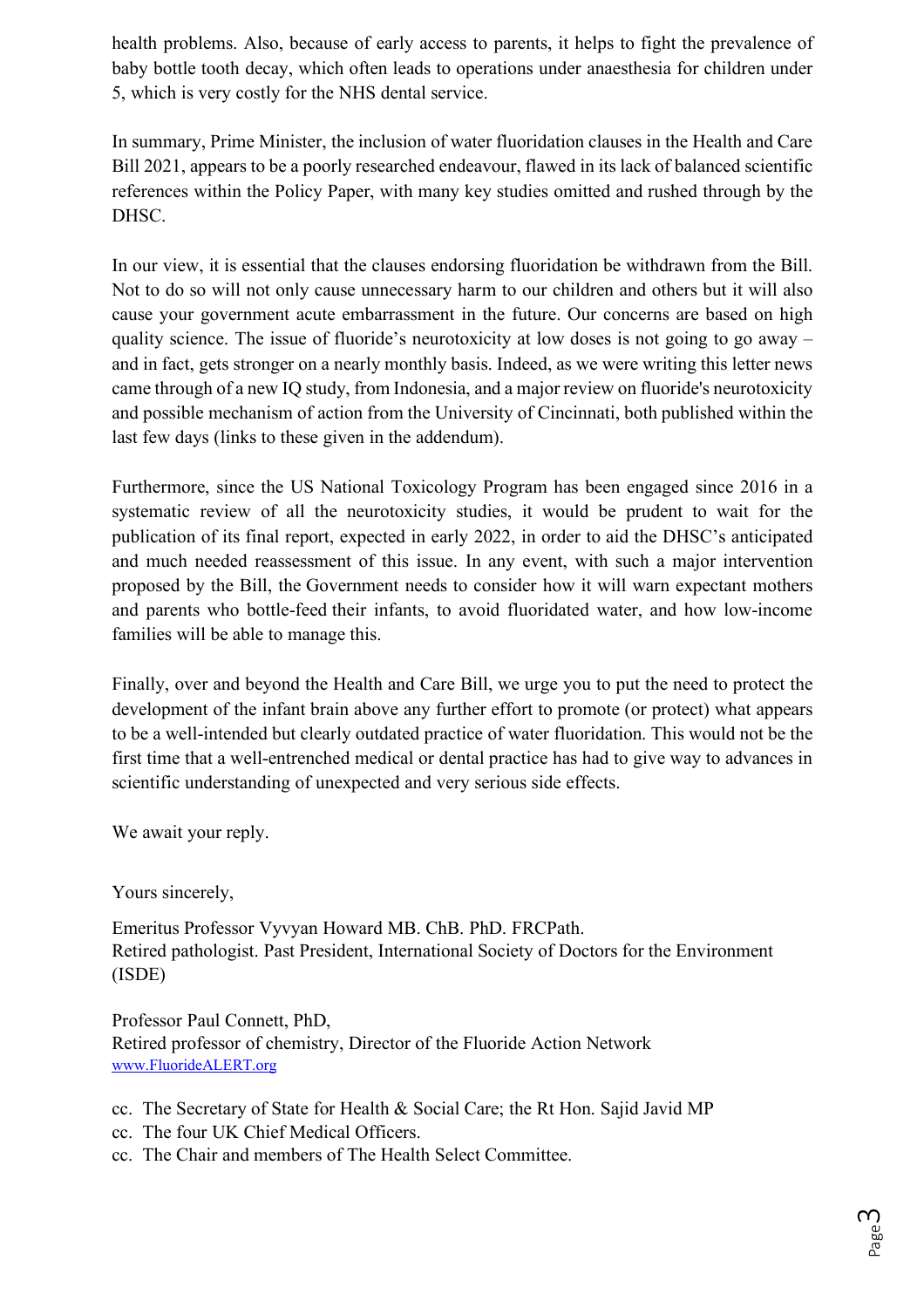# Addendum

Herein, are further criticisms of the Water Fluoridation Policy Paper: Health and Care Bill: water fluoridation - GOV.UK (www.gov.uk)

# **1) Policy Paper biased.**

The government's *Policy Paper, Health and Care Bill: Water fluoridation*, (Published 19 July 2021), hitherto referred to as the "Policy Paper", written to support mandatory fluoridation, is clearly biased in favour of water fluoridation and lacks balance and reference to many studies that indicate that this practice presents unacceptable health risks of ingesting fluoride.

A clear indication of the bias comes at the very beginning of the Policy Paper, where it quotes Dr. Nigel Carter of the Oral Health Foundation.

"*We believe that water fluoridation is the single most effective public health measure there is for reducing oral health inequalities and tooth decay rates, especially amongst children. We welcome these proposals and believe they represent an opportunity to take a big step forward in not only improving this generation's oral health, but those for decades to come."*

The predictable results of this bias in the Policy Paper are: **i**.) **an overestimate of the benefits**  and, **ii.) a minimization of the risks to the brain**. Here are glaring examples of each:

### **i) Overestimate of benefits.**

The 2015 'Cochrane review is cited in the Policy Paper (Ref 4) to erroneously support the statement; "authoritative bodies in England (2015)[footnote 4], ….., have concurred that fluoridated water confers significant dental health benefits."

In fact, this is a selective quote and misrepresents the findings of the Cochrane review. What this important review actually found was:

- a) No strong evidence that fluoridation reduced tooth decay in adults.
- b) No strong evidence that tooth decay increased when fluoridation was halted in a community, and,
- c) Contrary to claims from promoters that fluoridation helps low-income children, it found *"insufficient evidence to determine whether water fluoridation results in changes in disparities in caries levels across socio-economic status."* http://www.cochrane.org/CD010856/ORAL\_water-fluoridation-prevent-tooth-decay

While the Cochrane review found some evidence that fluoridation reduced tooth decay in children it stated that: "The available data come predominantly from studies conducted prior to 1975 . . . over 97% of the 155 studies were at a high risk of bias, which reduces the overall quality of the results."

Cochrane also questioned the relevance of these early findings noting that they were conducted before the widespread use of fluoridated toothpaste.

It should also be noted that while the Cochrane collaboration found only very meagre and questionable dental benefits of ingesting fluoride in its 2015 review, in 2013 Cochrane cited high-quality scientific evidence that topical applications of fluoride in sealants and varnish were effective.

Similar views on the Policy Paper's citation of the 2015 Cochrane Review were made to the Health Select Committee by one of its advisors, Professor Stephen Peckham, in his written submission of evidence in March 2021, where he states: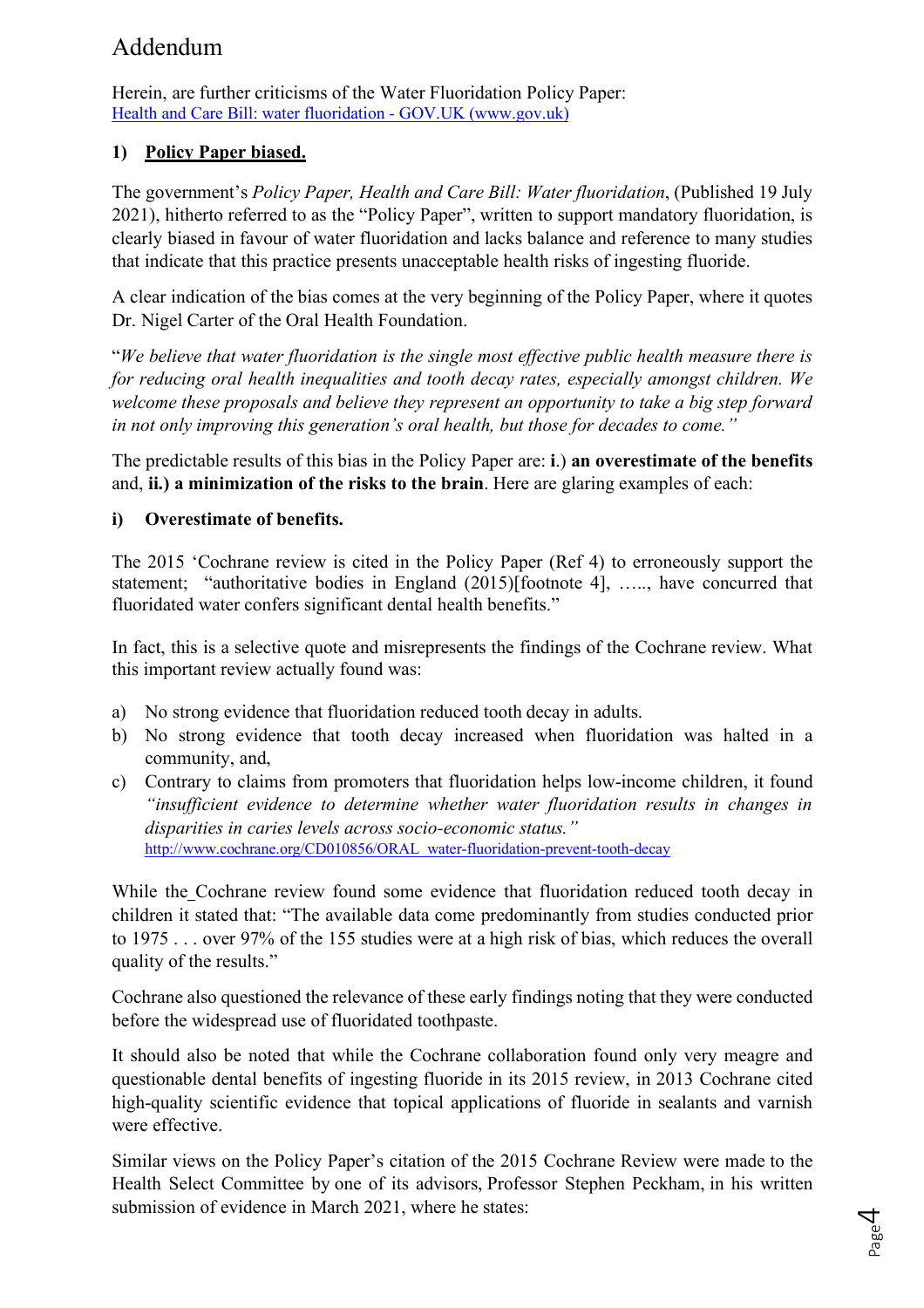*"Comprehensive and systematic reviews of water fluoridation do not support these claims and where such claims have been made they are based on inconclusive evidence and predominantly studies carried out pre 1975 – before the wide use of fluoride toothpastes (See limitations noted in the 2015 Cochrane Review and earlier 2000 NHSCRD review)."*

Again, the Policy Paper's authors have either not read the Cochrane review or have mispresented the information therein, with a bias toward water fluoridation. This would appear to be an egregious error given that the Cochrane Collaboration is an independent organization of more than 37,000 medical and scientific volunteers in more than 130 countries. Its research is based on the principles of evidence-based medicine, and it is considered the gold standard of evaluating effectiveness.

While we have noted this overestimate of the benefits of ingesting fluoride (as opposed to topical fluoride treatments) we want to emphasize that in our professional opinion, that any discussion of dental decay is moot when we compare *any* benefits to the hugely more serious issue of life-altering fetal/infant brain damage caused by levels of fluoridation even below the levels proposed for the UK (1ppm).

# **ii) Minimization of risks to the brain.**

Here, we return to the selective inclusion of only the two IQ studies in the Policy Paper which was the main focus of our letter. There we stressed the grossly inaccurate dismissal of these two, US-government funded studies (Bashash, 2017 and Green, 2019).

The Policy Paper's authors not only misrepresented these two studies, but they failed to discuss many other relevant fluoride-cognition studies. Between 2017 and 2021 nineteen fluoride-IQ studies were published in peer reviewed journals (including the four US government-funded studies discussed in our letter). We have provided a complete listing of all 19 studies below.

Furthermore, it is also odd that footnote references 18 (Bashash 2017) and 19 (Green 2019), do not have hyperlinks, while all the other referenced footnotes claiming, "*the evidence does not support"*, do, with the exception of ref 24 which is from 2015 (i.e. before 2017). This is an extraordinary mistake, given the explanation in our letter as to why these two papers are so important. We suspect that the Policy Paper's authors did not review these two studies carefully or at all. If they had done so they could not have drawn the conclusions made in the 'Evidence of potential harm" paragraph, which we cite above.

# **Two slides' data underline our concerns.**

The data in the following two slides underline the enormity of our concerns with the Policy Paper in its dismissal of the fluoride-neurotoxicity issue based on its faulty analysis of just two of the many peer-reviewed papers available. The first slide shows a bar graph which summarizes the findings of National Toxicology Program's systematic analysis in their draft report (NTP, 2020).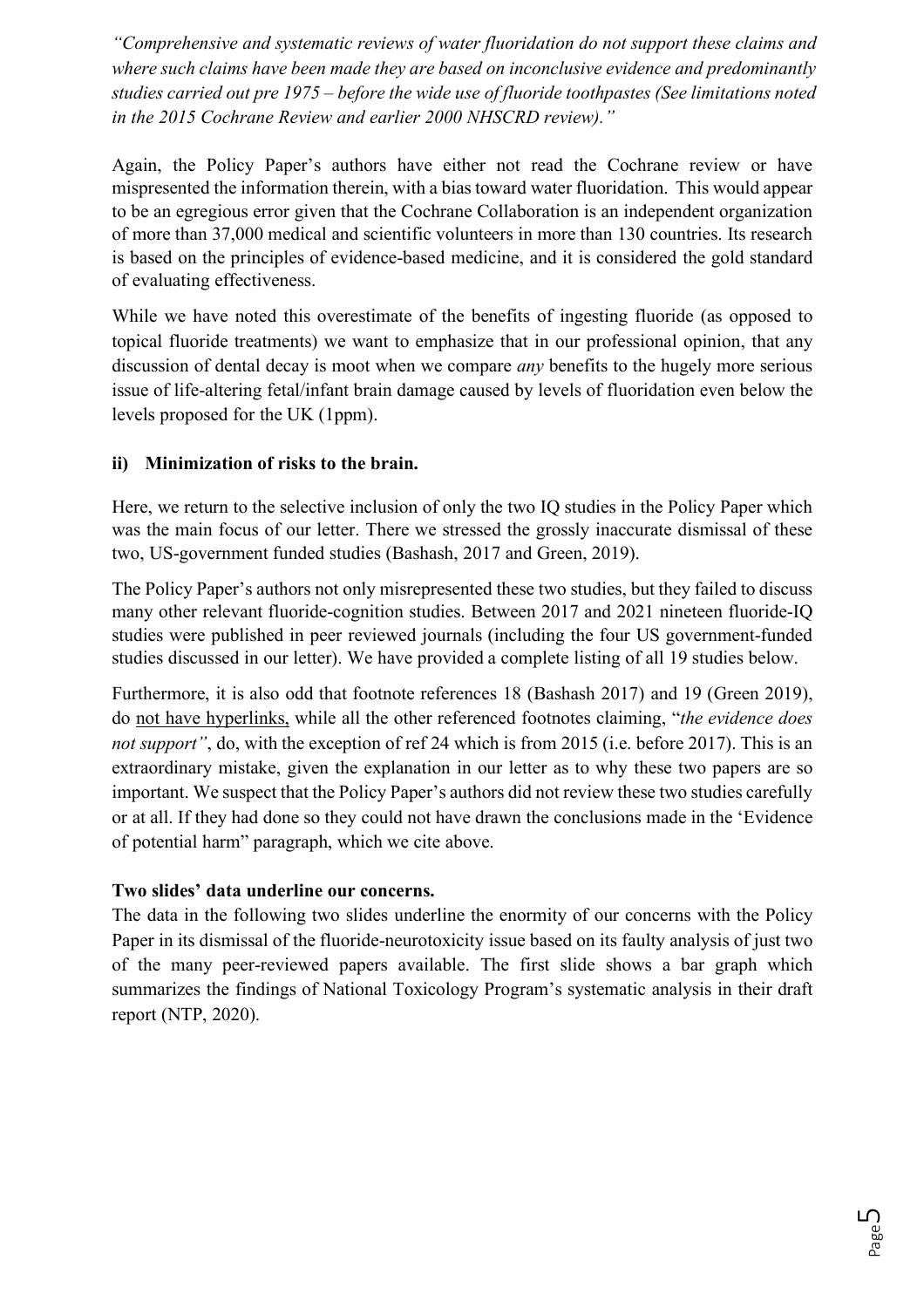

This summary was based on the work of Chris Neurath (Research Director of the Fluoride Action Network) who also used the data from the Bashash (2017) and Green (2019) studies to add to the data compiled by David Bellinger in the second slide, below. This bar graph illustrates very graphically that, today, fluoride is causing a greater loss of IQ points in the USA than any other factor including lead exposure and pre-term birth. All of the data in this second slide comes from a paper by Bellinger, except the data on fluoride which was added by Neurath.

| <b>Comparison</b>                                                                                                                                                                                                              |                                                                                                                                                    | IQ in the USA than any<br>other risk factor |  |  |
|--------------------------------------------------------------------------------------------------------------------------------------------------------------------------------------------------------------------------------|----------------------------------------------------------------------------------------------------------------------------------------------------|---------------------------------------------|--|--|
|                                                                                                                                                                                                                                | Predicted IQ points lost by various risk factors, USA                                                                                              |                                             |  |  |
| <b>Fluorida</b><br>Lead<br>Organophosphate pesticides<br><b>Methylmercury</b><br>Iron deficiency<br>Nonorgan ic failure to thrive<br>Postnatal traumatic brain injury<br><b>ADHD</b><br>Ped latric b lpol ar di sorder<br>A80s | ENVIRONMENTAL CHEMICAL EXPOSURES:<br>SOCIOECONOMIC, NUTRITIONAL, PSYCHOSOCIAL FACTORS<br>NEURODEVELOPNENTAL DISORDERS<br><b>MEDICAL CONDITIONS</b> |                                             |  |  |
| <b>Duchanne muscular dystrophy</b><br><b>Brain tumors</b><br>Acute lymphocytic leukemia<br>Type 1 diabities                                                                                                                    |                                                                                                                                                    |                                             |  |  |
| <b>Produces birth</b>                                                                                                                                                                                                          |                                                                                                                                                    |                                             |  |  |

**Figure: This comparison is based upon Bellinger, 2012 – the fluoride line was added by Neurath based on data from Bashash (2017) and Green (2019). Bellnger, DC. (2012) Comparing the population neurodevelopmental burdens associated with children's exposures to environmental chemicals and other risk factors. Neurotoxicology 33(4):641-3**

https://www.researchgate.net/publication/224825235 Comparing the population neurodevelopmental bur dens associated with children%27s exposures to environmental chemicals and other risk factors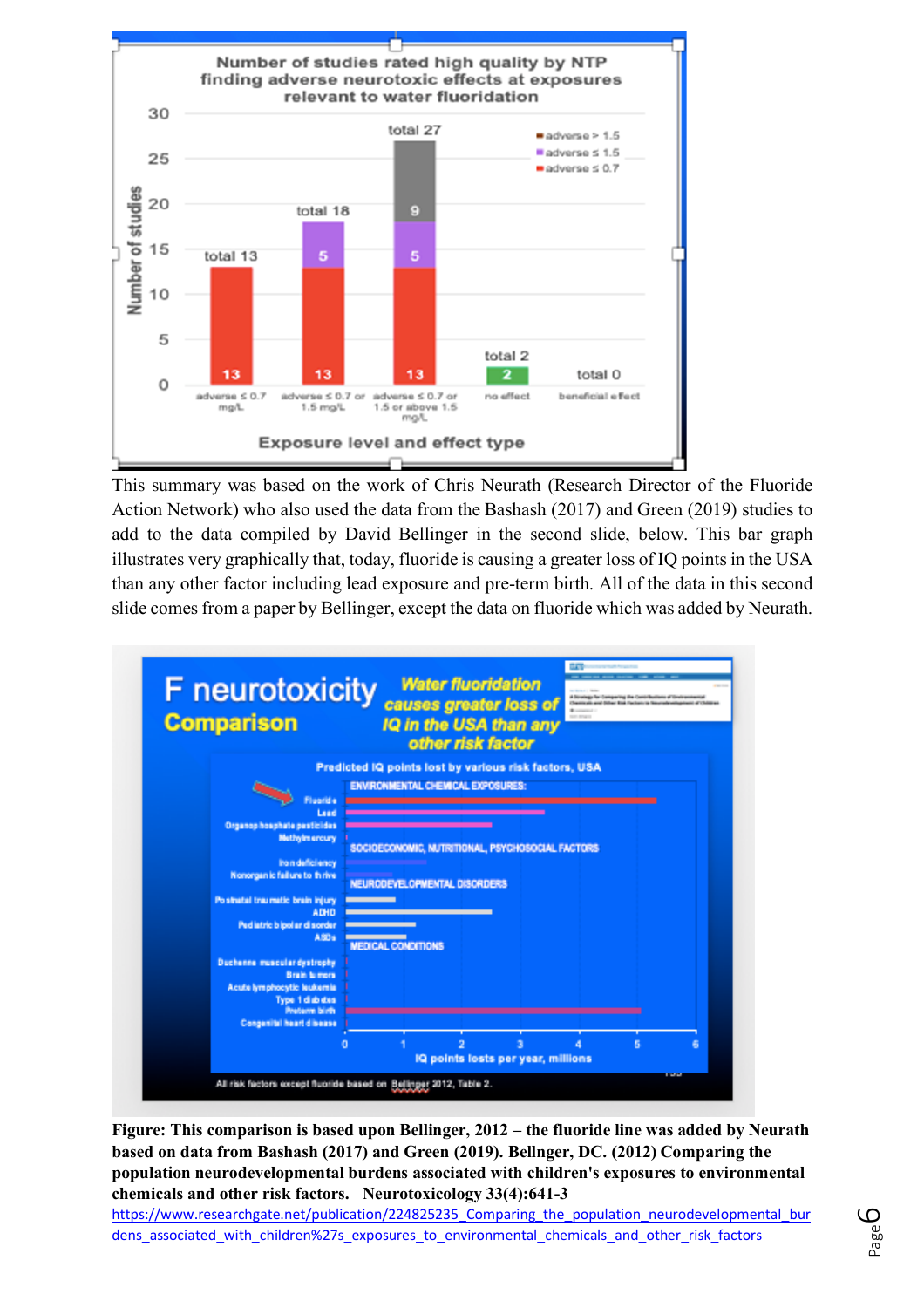#### **2.) Other omissions or misrepresentations in the Policy Paper.**

a.) With regard to footnote ref. 2. World Health Organization (2017) WHO Guidelines for drinking-water quality, fourth edition and WHO 2006.

The WHO is often cited by fluoridation promoters as being in support of water fluoridation, however, such promoters never point out the important caveat that the WHO made with respect to its support. The WHO recommended that before communities fluoridated their water, they should; "first determine how much fluoride people in the area are already receiving from all possible other sources". (World Health Organization Chronicle 23, 512, 1960). This is seldom or ever done. If it were done for the UK, in addition to fluoride from toothpaste, regulators would find that tea-drinking is another major source of fluoride. Waugh and others (Waugh et al., 2016) have investigated the levels of fluoride exposure from tea-drinking in the Republic of Ireland and one can anticipate similar exposures in the UK.

Waugh DT, Potter W, Limeback H, Godfrey M. Risk Assessment of Fluoride Intake from Tea in the Republic of Ireland and its Implications for Public Health and Water Fluoridation. Int J Environ Res Public Health. 2016 Mar; 13 (3): 259. https://www.ncbi.nlm.nih.gov/pmc/articles/PMC4808922/

b.) Omission 1; Peckham et al., 2015 study showing an increase in Hypothyroidism in fluoridated areas of the UK, is not referenced at all.

Peckham S, Lowery D, Spencer S. Are fluoride levels in drinking water associated with hypothyroidism prevalence in England? A large observational study of GP practice data and fluoride levels in drinking water. J Epidemiol Community Health. 24 February 2015. https://www.ncbi.nlm.nih.gov/pubmed/25714098

c.) Omission 2; Malin et al. 2018, showed that among Canadian residents who had either borderline or outright iodine deficiency, exposure to fluoride made their hypothyroidism condition worse (i.e. elevated their TSH levels).

Malin AJ, Riddell J, McCague H, Till C. Fluoride exposure and thyroid function among adults living in Canada: Effect modification by iodine status. Environment International. December 2018; 121(Part 1): 667-674. https://www.sciencedirect.com/science/article/pii/S016041201830833X

Please also note a paper by Waugh (2019), which offers a possible mechanism of how fluoride might inhibit thyroid function.

Waugh DT. Fluoride Exposure Induces Inhibition of Sodium/Iodide Symporter (NIS) Contributing to Impaired Iodine Absorption and Iodine Deficiency: Molecular Mechanisms of Inhibition and Implications for Public Health. Int. Environ. Res. Public Health 2019, 16, 1086. https://fluoridealert.org/wpcontent/uploads/waugh-2019b.pdf

d.) Omission 3; A well-conducted, study from Sweden (2021) which has shown an increased prevalence of hip fracture in post-menopausal women associated with long-term exposure to natural fluoride at levels in water **in the same range as the UK fluoridates its water**  [Helte et. al. 2021].

Helte E, Donat Vargas C, Kippler M, Wolk A, Michaëlsson K, Åkesson, A. Fluoride in Drinking Water, Diet, and Urine in Relation to Bone Mineral Density and Fracture Incidence in Postmenopausal Women. Environmental Health Perspective 2021 Apr; 129:4. https://ehp.niehs.nih.gov/doi/10.1289/EHP7404

e.) Omission 4; Three recent studies (2015, 2018, 2019) indicating an association between fluoride exposure and increased prevalence of ADHD symptoms in fluoridated communities in Canada and the USA and in Mexico (where pregnant women are receiving equivalent doses of fluoride from salt).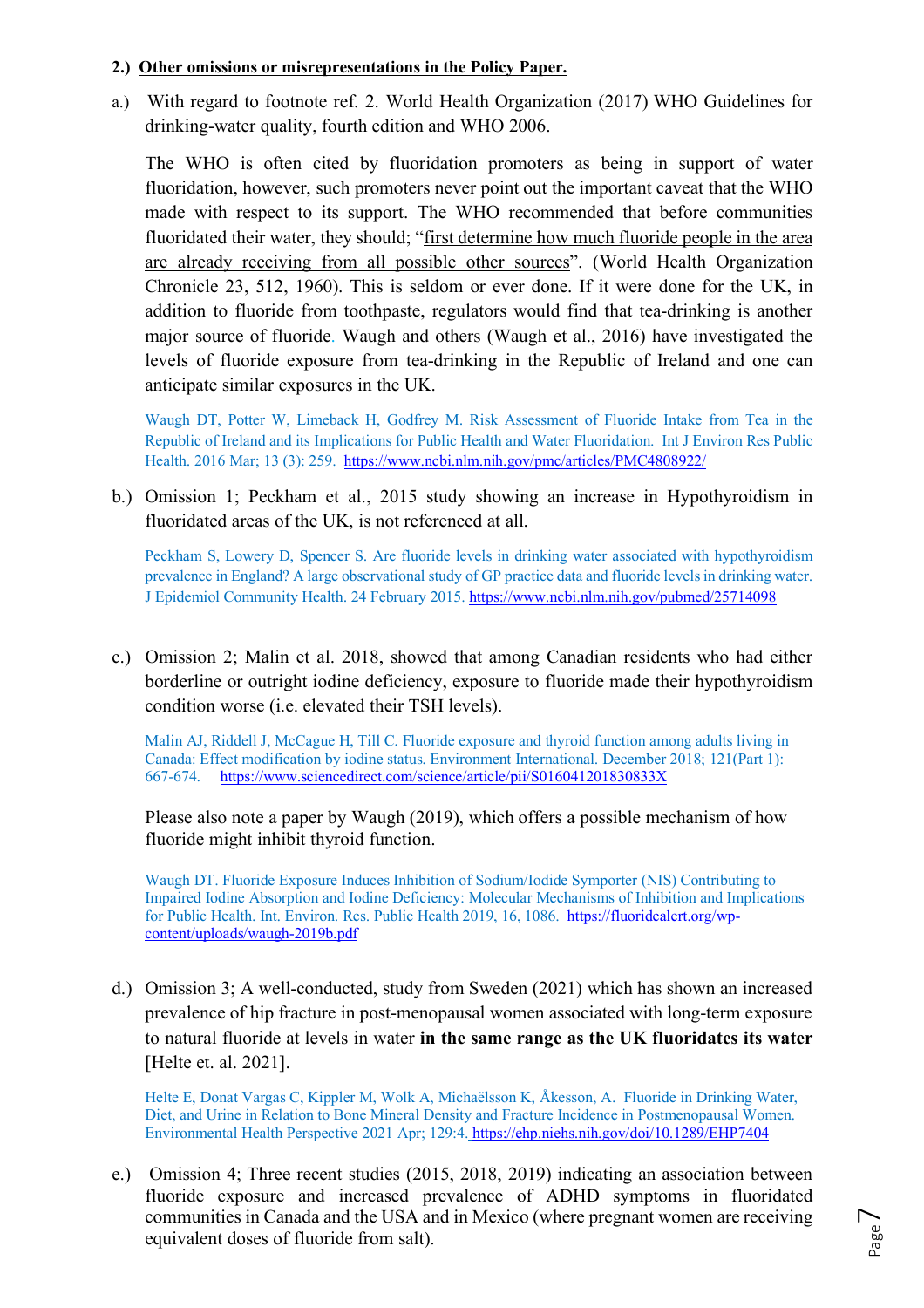- i) Malin AJ, Till C. Exposure to fluoridated water and attention deficit hyperactivity disorder prevalence among children and adolescents in the United States: an ecological association. Environmental Health 2015;14:17 http://www.ehjournal.net/content/14/1/17/abstract
- ii) Bashash M, Marchand M, Hu H, Till C, Martinez-Mier EA, Sanchez BN, et al. Prenatal fluoride exposure and attention deficit hyperactivity disorder (ADHD) symptoms in children at 6-12 years of age in Mexico City. Environ. Int. 2018; 121 (1): 658-666. https://www.sciencedirect.com/science/article/pii/S0160412018311814
- iii) Riddell JK, Malin AJ, Flora D, McCague H, Till C. Association of water fluoride and urinary fluoride concentrations with attention deficit hyperactivity disorder in Canadian youth. Environment International. Volume 133 (2019). https://www.sciencedirect.com/science/article/pii/S0160412019315971?via%3Dihub
- f.) Omission 5; Papers on the possibility that fluoride impacts kidney and liver function, even at low levels. Two papers have recently surveyed adolescents in the USA and found some associations with kidney function, and in one paper, liver function.

Wei Y, Zhu J, Wetzstein SA. Plasma and water fluoride levels and hyperuricemia among adolescents: A cross-sectional study of a nationally representative sample of the United States for 2013 – 2016. Ecotoxicology and Environmental Safety 208 (2021); 11670 https://www.sciencedirect.com/science/article/pii/S0147651320315074?via%3Dihub

Malin AJ, Lesseur C, Busgang SA, Curtin P, Wright RO, Sanders AP. Fluoride exposure and kidney and liver function among adolescents in the United States: NHANES, 2013 – 2016. Environment International. August 8, 2019 https://pubmed.ncbi.nlm.nih.gov/31402058/Kidn

Another study from Mexico indicates that biomarkers of kidney damage are observed in adults drinking water at 1.5- 2 ppm fluoride, which offers an inadequate margin of safety for a large population drinking water at 1 ppm.

Jiménez-Córdova MI, Cardenas-Gonzaleza M, Aguilar-Madrid G, et al. Evaluation of kidney injury biomarkers in an adult Mexican population environmentally exposed to fluoride and low arsenic levels. Toxicology and Applied Pharmacology. May 2018. https://www.sciencedirect.com/science/article/pii/S0041008X18302382

For those pursuing this issue a good starting point is the review by Dharmaratne published in 2019. Quoting from the abstract:

*"This review covers nearly 100 years of studies on the toxicity of fluoride on human and animal kidneys. These studies reveal that there are direct adverse effects on the kidneys by excess fluoride, leading to kidney damage and dysfunction. With the exception of the pineal gland, the kidney is exposed to higher concentrations of fluoride than all other soft tissues. Therefore, exposure to higher concentrations of fluoride could contribute to kidney damage, ultimately leading to chronic kidney disease (CKD)."*

Dharmaratne RW, Exploring the role of excess fluoride in chronic kidney disease: A review. Human and Experimental Toxicology 2019; Vol 38(3): 269-279. https://journals.sagepub.com/doi/abs/10.1177/0960327118814161?journalCode=hetb

g.) Omission 6; A paper from Cunningham et al (2021), on fluoride's impact on sleep patterns.

Cunningham JEA, McCague H, Malin AJ, Flora D, Till C. Fluoride exposure and duration and quality of sleep in a Canadian population-based sample. Environmental Health 2021; 20:16. https://ehjournal.biomedcentral.com/articles/10.1186/s12940-021-00700-7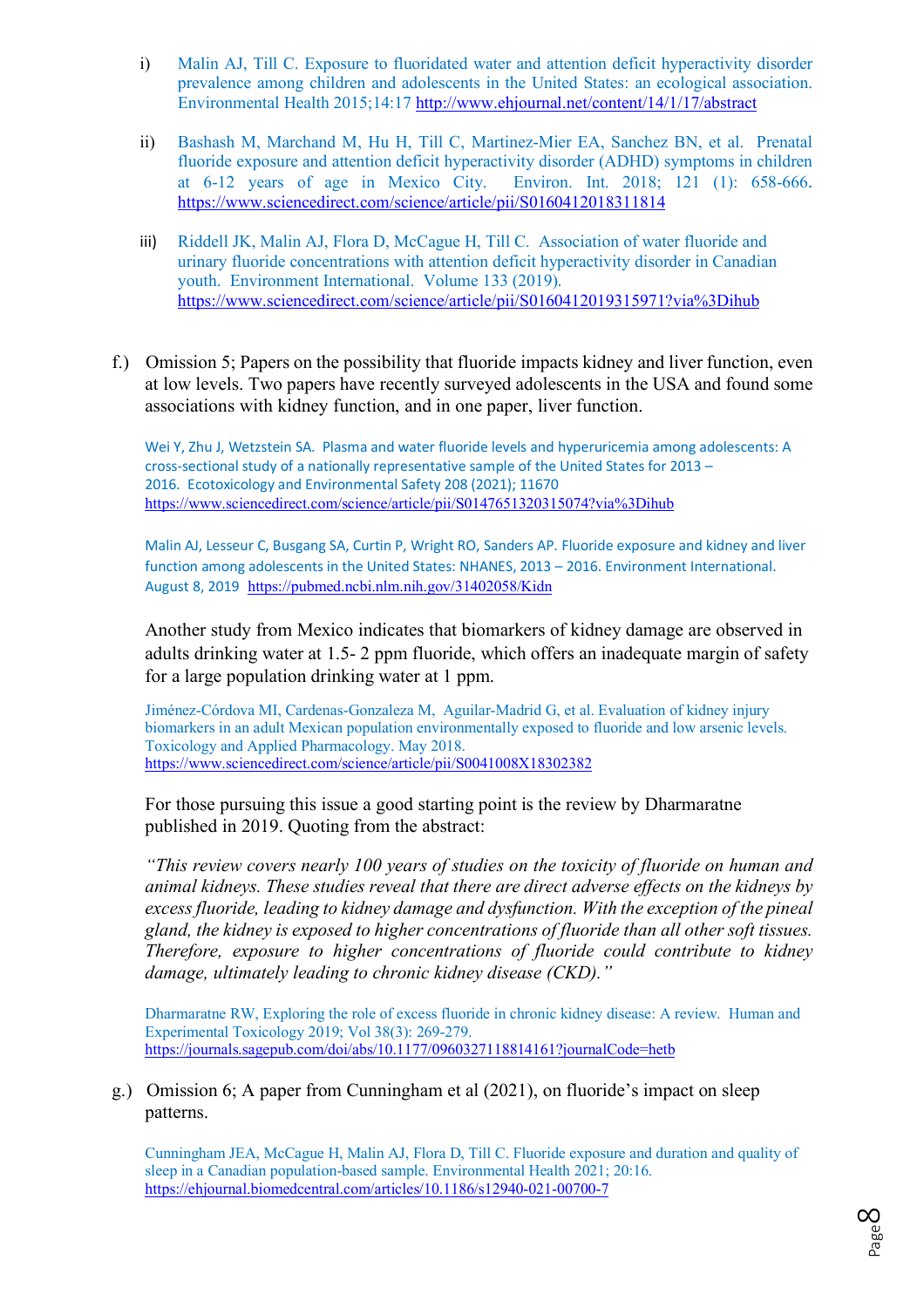h.) Omission 7; The Policy Paper offers no discussion of the very successful **Childsmile** programme being conducted in Scotland. Inter alia, the Health Select Committee has been made aware of it by one of its advisors, Professor Stephen Peckham, in his written evidence submission in March 2021 where he states:

*"I would suggest that if the Secretary of State was looking for ways to improve oral health then water fluoridation should not even be considered given its lack of effectiveness. More attention should be given to schemes such as ChildSmile in Scotland which has been proven to reduce inequalities, reduce admissions for tooth extractions and provide broader public health benefits beyond oral health. Such a scheme links very clearly to addressing obesity issues as well."*

- i.) Omission 8; The Policy Paper fails to acknowledge the ongoing systematic review of the neurotoxicity of fluoride by the US National Toxicology Program, in progress since 2015. Two draft reports were published in 2019 and 2020. Final report due in 2022. Needless to say, such exhaustive attention to this issue by the USA's premier agency in toxicology, contrasts sharply with the casual dismissal of this issue by the authors of the Policy Paper.
- j.) Omission 9: The following, 19 Fluoride-IQ scientific studies, published from 2017 to 2021, report an association of fluoride exposure to lower IQ in children. These studies include 10 studies from China, 3 from Mexico, 2 from Canada, one each from Egypt, India, Kenya and Sudan.

# **19 Fluoride-IQ studies with annotations prepared by Ellen Connett of the Fluoride Action Network (www.FluorideALERT.org ) which has tracked Fluoridation since 2000.**

- 1. 2021- China. 709 resident children in Tianjin, China, ages 6-13. Wang S, Zhao Q, Li G, Wang M, Liu H, Yu X, Chen J, Li P, Dong L, Zhou G, Cui Y, Wang M, Liu L, Wang A. 2021. The cholinergic system, intelligence, and dental fluorosis in school-aged children with low-to moderate fluoride exposure. Ecotoxicology and Environmental Safety. Conclusions: "…our findings suggest low-to-moderate fluoride exposure was associated with dysfunction of cholinergic system for children. AChE may partly mediate the prevalence of DF and lower probability of having superior and above intelligence."
- 2. 2021- Mexico. 103 mother-infant pairs, tested at 12 months and 24 months. Funded by NIH & NIEHS. Cantoral A, Téllez-Rojo MM, Malin AJ, Schnaas L, Osorio-Valencia E, Mercado A, Martínez-Mier EA, Wright RO, Till C. 2021. Dietary fluoride intake during pregnancy and neurodevelopment in toddlers: A prospective study in the progress cohort. NeuroToxicology. Conclusions: "In this prospective cohort study, higher exposure to fluoride from food and beverage consumption in pregnancy was associated with reduced cognitive outcome, but not with language and motor outcome in male offspring over the first two years of life."
- 3. 2021 China. 952 resident children, 7 to 13 years old. Yu X, Xia L, Zhang S, Zhou G, Li Y, Liu H, Hou C, Zhao Q, Dong L, Cui Y, Zeng Q, Wang A, Liu L. 2021. Dietary fluoride intake during pregnancy and neurodevelopment in toddlers: A prospective study in the progress cohort. Environment International 155:106681. Conclusions: "Our study suggests that fluoride is inversely associated with intelligence. Moreover, the interactions of fluoride with mitochondrial function-related SNP-set, genes and pathways may also be involved in high intelligence loss."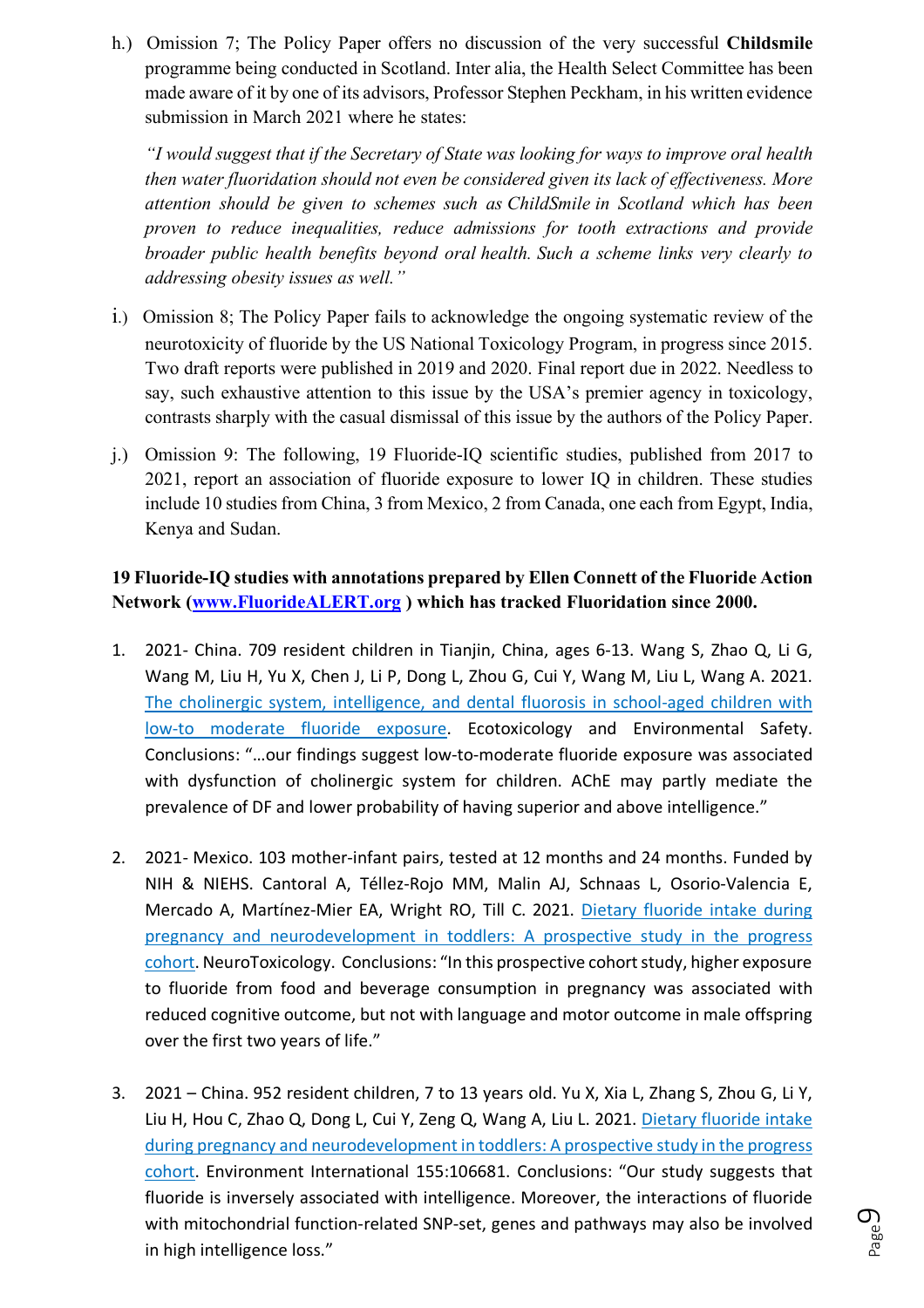- 4. 2021 China. 567 children, 6–11 years old. Zhao L, Yu C, Lv J, Cui Y, Wang Y, Hou C, Yu J, Guo B, Liu H, Li L. 2021. Fluoride exposure, dopamine relative gene polymorphism and intelligence: A cross-sectional study in China. Ecotoxicology and Environmental Safety 209:111826. [Epub ahead of print]. Conclusions: "Our study examined the association between excessive fluoride exposure in prenatal and childhood periods and the intelligence of school-age children. We found that prenatal excessive fluoride exposure could cause lower IQ scores, especially the decreased odds of developing excellent intelligence. Meanwhile, a negative association between fluoride exposure and children's IQ scores was observed in children without prenatal exposure."
- 5. 2020 China. 99 children, 8–12 years. 55 in dental fluorosis group (none with moderate or severe dental fluorosis, but all with mild) and 44 students without dental fluorosis. Lou D, Luo Y, Liu J, Zheng D, Ma R, Chen F, Yu Y, Guan Z. 2020. Refinement Impairments of Verbal Performance Intelligent Quotient in Children Exposed to Fluoride Produced by Coal Burning. Biological Trace Element Research. Conclusions: "In conclusion, we believe that reducing fluoride intake with the assistance of the government can reduce fluorosis as well as the severity of intellectual impairment caused by fluorosis. Fluorosis in children can cause IQ impairment, especially the VIQ that is represented by language learning and vocabulary comprehension."
- 6. 2020 Canada. 398 Mother-Offspring pairs. Fetus and Infants up to 3-4 year-olds. Funded by NIEHS. Till C, Green R, Flora D, Hornung R, Martinez-Miller EA, Blazer M, Farmus L, Ayotte P, Muckle G, Lanphear B. 2020. Fluoride exposure from infant formula and child IQ in a Canadian birth cohort. Environment International 134:105315. (Published in November 2019) Conclusions: "In summary, fluoride intake among infants younger than 6 months may exceed the tolerable upper limits if they are fed exclusively with formula reconstituted with fluoridated tap water. After adjusting for fetal exposure, we found that fluoride exposure during infancy predicts diminished non-verbal intelligence in children…"
- 7. 2019 China. 571 children, ages 7-13, randomly selected from endemic and non-endemic fluorosis areas in Tianjin. Wang M, Liu L, Li H, LI Y, Liu H, Hou C, Zeng Q, Li P, Zhao Q, Dong L, Zhou G, Yu X, Liu L, Guan Q, Zhang S, Wang A. 2019. Thyroid function, intelligence, and low-moderate fluoride exposure among Chinese school-age children. Environment International 134:105229. [Epub ahead of print]. Conclusions: The study suggests lowmoderate fluoride exposure is associated with alterations in childhood thyroid function that may modify the association between fluoride and intelligence. In the current work, results demonstrated clearly that, across the full range of water and urinary fluoride concentrations and using a measure to focus on children's IQ scores, higher fluoride levels were associated with lower IQ scores."
- 8. 2019 Canada. 512 Mother-Child pairs between the ages 3 and 4 years at testing. Funded by NIEHS. Green R, Lanphear B, Hornung R, Flora D, Martinez-Mier EA, Neufeld R, Ayotte P, Muckle G, Till C. 2019. Association Between Maternal Fluoride Exposure During Pregnancy and IQ Scores in Offspring in Canada. JAMA Pediatrics. Conclusions: "In this study, maternal exposure to higher levels of fluoride during pregnancy was associated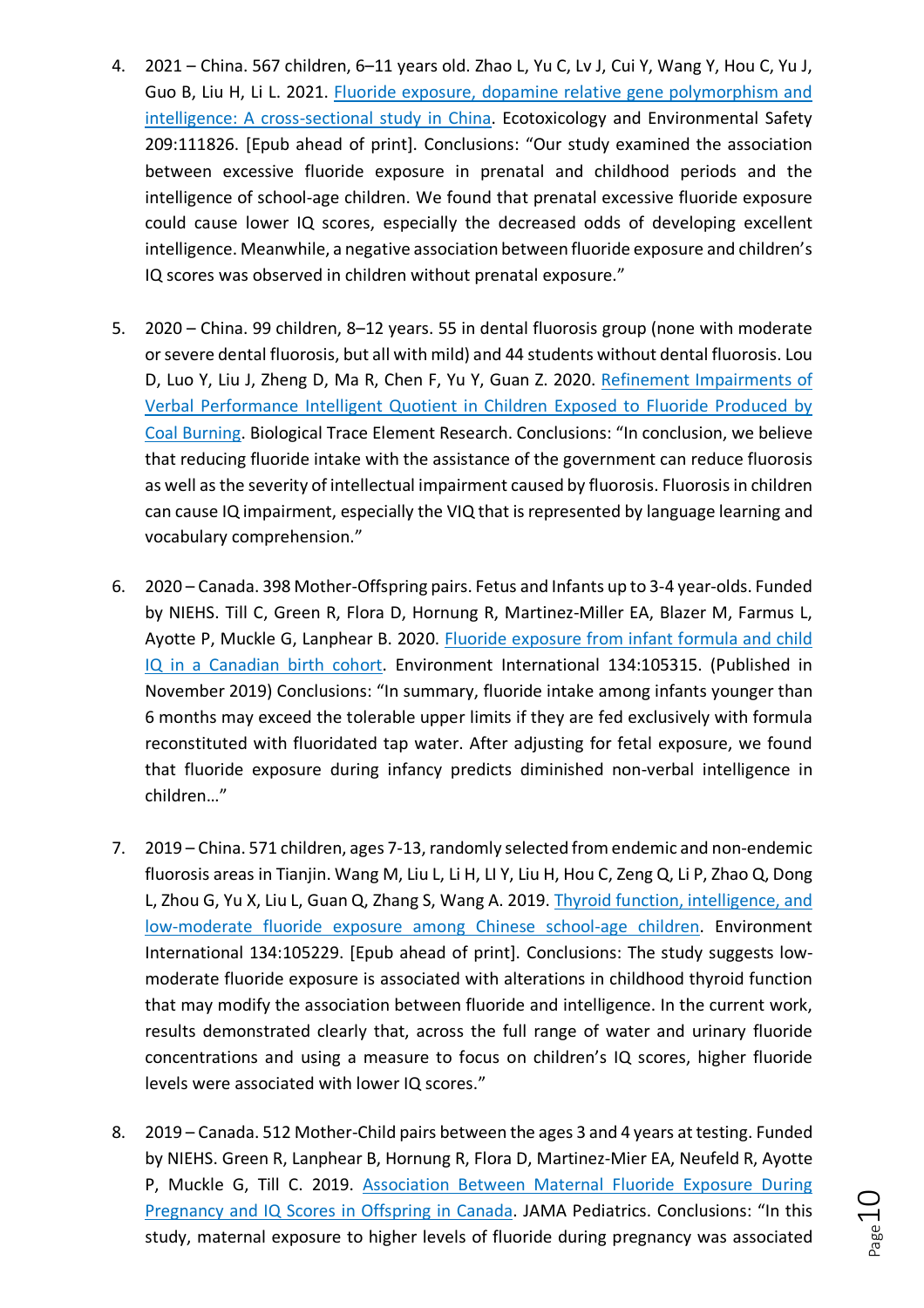with lower IQ scores in children aged 3 to 4 years. These findings indicate the possible need to reduce fluoride intake during pregnancy." Listen to discussion of JAMA editors on their process to publish this study.

- 9. 2018 -China. 323 children, ages 7 12 years. Urine fluoride levels and age-specific IQ scores in children were measured at the enrollment. Cui Y, Zhang B, Ma J, Wang Y, Zhao L, Hou C, Yu J, Zhao Y, Zhang Z, Nie J, Gao T, Zhou G, Liu H. 2018. Dopamine receptor D2 gene polymorphism, urine fluoride, and intelligence impairment of children in China: A school-based cross-sectional study. Ecotoxicology and Environmental Safety, Sept 11;165:270- 277. Conclusions: "Strengths of our study include using urine fluoride as an internal exposure index and thus minimizing the measurement error of exposure, adjusting up to 30 potential confounding covariates including child age and gene polymorphismin regressing IQ on urine fluoride in children, and careful modeling with applications of cross-validation, bootstrap techniques, and sensitivity analysis. "In the overall participants, by LOWESS, the IQ decreased in a roughly linear manner as the logurine fluoride increased (Fig. 1A). "The authors also determined a safety threshold of urine fluoride on intelligence impairment in the subgroup TT as 1.73 mg/L urine fluoride with a 95% CI of (1.51 mg/L, 1.97 mg/L)."
- 10. 2018 Egypt. 1,000 children, 495 children, 4.6 11 years old. El Sehmawy AAEW, Hammouda SM, Ibrahim GE, Barghash SS, Elamir RY. 2018. Relationship between Drinking Water Fluoride and Intelligence Quotient in Egyptian School Children. Occupational Medicine & Health Affairs, Aug 13: 6:3. Results: "In this study there's a highly significant decrease in average IQ level in group of children with high fluoride level more than 1.5 mg /dL than the group of children with low fluoride level less than 1.5 mg /dL with the mean IQ was (96.25  $\pm$  19.63) and (103.11  $\pm$  28.00) for both groups respectively with p value (p<0.001) the graphical representation of the observation is shown in Figure 2."
- 11. 2018 Kenya. 269 school children, 13-15 years Induswe B, Opinya G, Khasakhala LI, Owino R. 2018. The Auditory Working Memory of 13-15-Year-Old Adolescents Using Water with Varying Fluoride Concentrations from Selected Public Primary Schools in North Kajiado Sub County. American Journal of Medicine and Medical Sciences, Jan; 8(0):274-290. Conclusions: "In conclusion, low fluoride in the water seemed to enhance the AWM (Auditory Working Memory). However, the AWM declined with an increase in the fluoride concentration in water."
- 12. 2018 Sudan. 775 primary students, 315 boys and 460 girls from 27 schools. Mustafa DE, Younis UM, Elhag SA. (2018). The relationship between the fluoride levels in drinking water and the schooling performance of children in rural areas of Khartoum State, Sudan (pdf). Fluoride 51(2):102–113. Results: "Negative correlation coefficients were found for the average score for all the subjects and for the overall score, with the result being statistically significant in five out of the eight subjects and in the overall score (Tables 4 and 5). … significant correlations undoubtedly exit between the drinking water F level and the schooling performances in all the subjects except for one, technology, which might be due to the nature of the subject."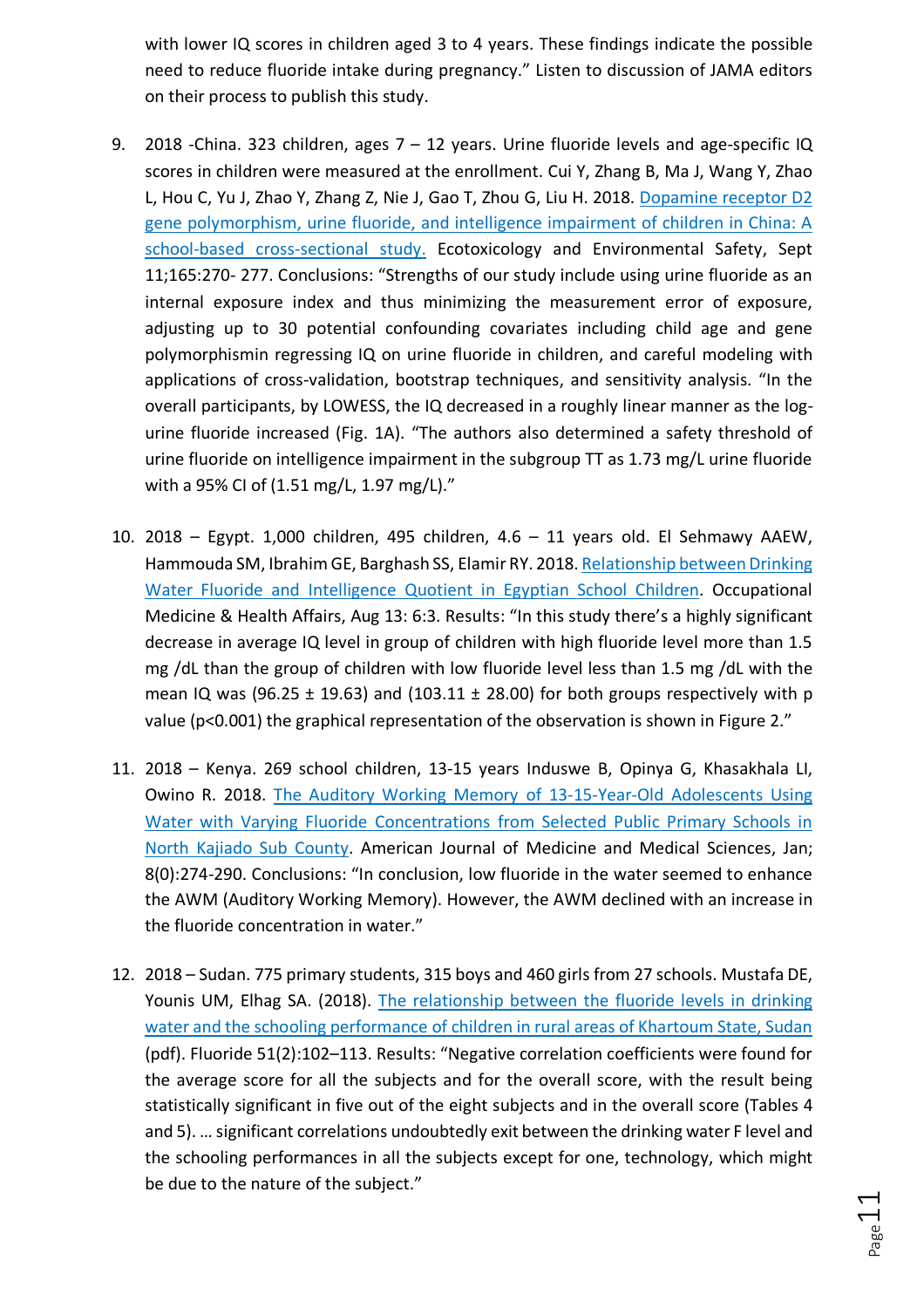- 13. 2018 China. 268 children, 8 -12 years of age: 134 children each from endemic fluorosis area and non-endemic fluorosis areas. Pang H, Yu L, Lai X, Chen Q. 2018. Relation Between Intelligence and COMT Gene Polymorphism in Children Aged 8-12 in the Endemic Fluorosis Area and Non-Endemic Fluorosis Area. Chinese Journal of Control of Endemic Diseases 32(2):151-152. Study in Chinese translated into English. Conclusions: "This study found that there was a great difference in the level of intelligence between children in the endemic fluorosis area and those in the non-endemic fluorosis area and such difference was statistically significant ( $P < 0.05$ ). "The rate of mental retardation (IQ < 69) in children in the endemic fluorosis area was significantly higher than that in the non-endemic fluorosis area, and the difference was statistically significant (P < 0.05)."
- 14. 2018 –China. 2,886 resident children, 7 to 13 years. Yu X, Chen J, Li Y, Liu H, et al. (2018). Threshold effects of moderately excessive fluoride exposure on children's health: A potential association between dental fluorosis and loss of excellent intelligence. Environment International, Jun 2; 118:116-124. Conclusions: "In conclusion, chronic exposure to excessive fluoride, even at a moderate level, was inversely associated with children's dental health and intelligence scores, especially excellent intelligence performance, with threshold and saturation effects observed in the dose-response relationships. Additionally, DF severity is positively associated with the loss of high intelligence, and may be useful for the identification of individuals with the loss of excellent intelligence."
- 15. 2017 -Mexico. 299 Mother–Offspring pairs. Tests at age 4 and 6–12 years. Funding from NIH, NIEHS, and EPA. Bashash M, Thomas D, Hu H, Martinez-Mier EA, Sanchez BN, Basu N, Peterson KE, Ettinger AS, Wright R, Zhang Z, Liu Y, Schnaas L, Mercado-García A, Téllez-Rojo MM, Hernández-Avila M. 2017. Prenatal Fluoride Exposure and Cognitive Outcomes in Children at 4 and 6–12 Years of Age in Mexico. Environmental Health Perspectives, Sept 19;125(9):097017. Conclusions: "In this study, higher prenatal fluoride exposure, in the general range of exposures reported for other general population samples of pregnant women and nonpregnant adults, was associated with lower scores on tests of cognitive function in the offspring at age 4 and 6–12 y."
- 16. 2017 Mexico. 65 Mother-Offspring infant pairs, aged 3–15 months, in an endemic hydrofuorosis area. Valdez Jiménez L, López Guzmán OD, Cervantes Flores M, Costilla-Salazar R, Calderón Hernández J, Alcaraz Contreras Y, Rocha-Amador DO. 2017. In utero exposure to fluoride and cognitive development delay in infants. Neurotoxicology Mar;59:65-70. Results: "In this study near to 60% of the children consumed contaminated water and the prevalence of children with IQ below 90 points was 25% in the control group (F urine 1.5 mg/g creatinine) in comparison with the 58% of children in the exposed group (F urine >5 mg/g creatinine) (OR = 4.1, CI 95% 1.3–13.2) (data unpublished). "Only 66.2% of the babies were at term. "We found higher levels of F in urine across trimester in premature compared with full term 2.4 vs 1.6 mg/l (1st); 2.3 vs 1.8 mg/l (2nd); and 4.1 vs 2.8 mg/l (3rd) (data not shown)."
- 17. 2017 China. 118 newborns, 68 newborns to 12 months of age, from coal-burning fluorosis areas. Chang A, Shi Y, Sun H, Zhang L. 2017. Analysis on the Effect of Coal-Burning Fluorosis on the Physical Development and Intelligence Development of